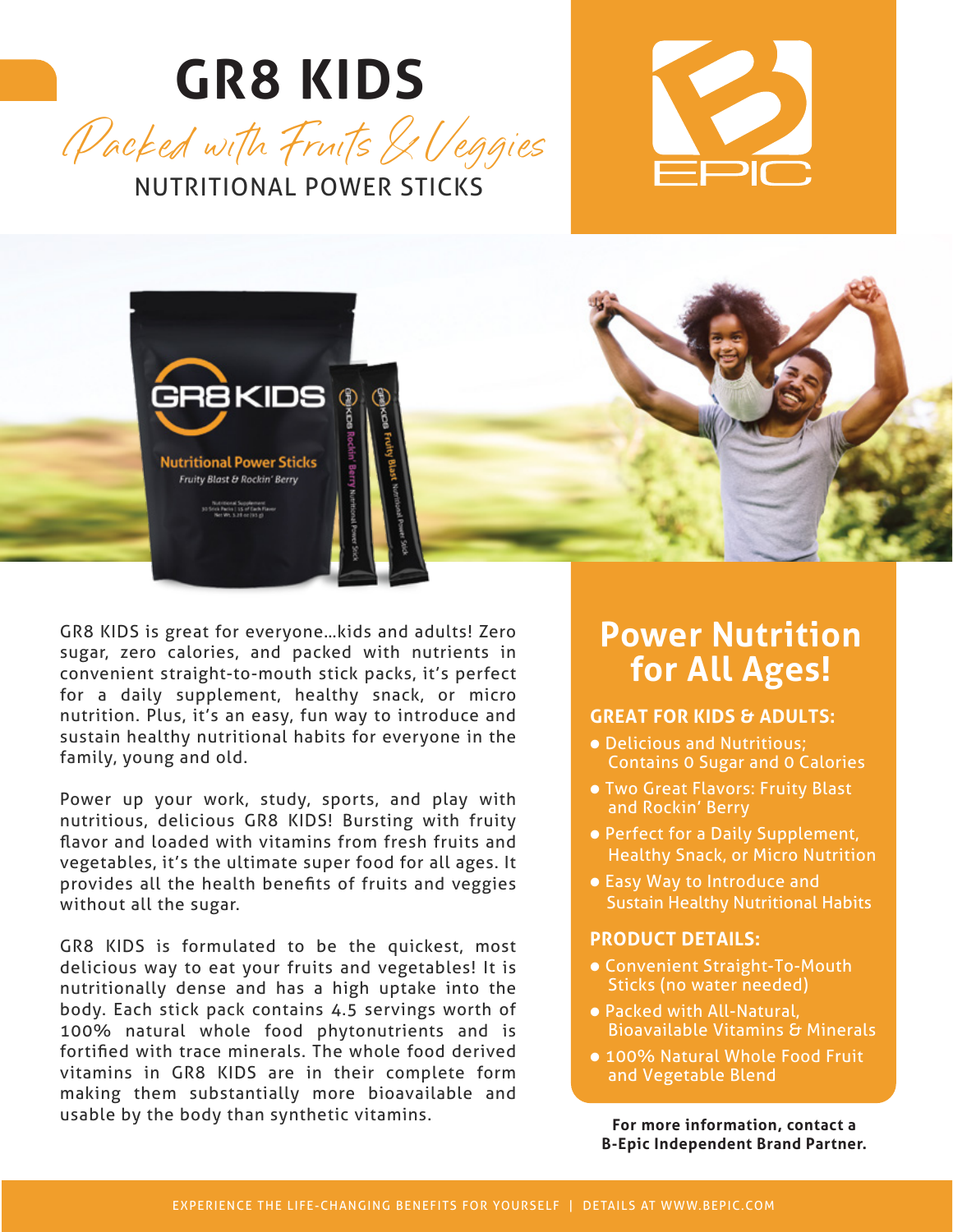## **GR8 KIDS**  Nutritional Power Sticks

## **PRODUCT DETAILS**

**SUGGESTED USE:** Take one serving once daily on an empty stomach. Pour contents of one stick pack directly into mouth. No water needed but can be mixed in water for a flavored drink.

**CAUTION:** Consult your physician before taking this or any health supplement, especially if you are pregnant or nursing, have a medical condition, or are taking prescription drugs.

**STORAGE:** Store in a cool, dry place to maintain freshness.

**Vegan-Friendly and Gluten-Free**

MADE IN USA





| <b>Supplement Facts</b>                                                                                                                                                 |                               |                  |
|-------------------------------------------------------------------------------------------------------------------------------------------------------------------------|-------------------------------|------------------|
| Servings Per Container: 30<br>Serving Size: 1 stick pack (3.1 grams)                                                                                                    |                               |                  |
| <b>Amount Per Serving</b><br><b>alories:</b>                                                                                                                            |                               | $%$ DV           |
| <b>Total Fat</b>                                                                                                                                                        | 0 a                           | 0%               |
| Sodium                                                                                                                                                                  | <b>20 mg</b>                  | 1%               |
| <b>Total Carbohydrate</b>                                                                                                                                               | 2 <sub>g</sub>                | 1%               |
| Dietary Fiber                                                                                                                                                           | 0 <sub>g</sub>                | 0%               |
| <b>Total Sugars</b>                                                                                                                                                     | 0 <sub>g</sub>                |                  |
| Includes 0 g Added Sugars                                                                                                                                               | 0 <sub>g</sub>                | 0%               |
| Sugar Alcohol                                                                                                                                                           | 2 <sub>g</sub>                |                  |
| <b>Protein</b><br><b>Whole Food Derived Fruit &amp;</b>                                                                                                                 | 0 <sub>q</sub><br>250 mg      | 0%<br>$\ddagger$ |
| <b>Vegetable Nutrient Extract Blend</b><br>Spinach, Broccoli, Carrot, Tomato,<br>Beet, Shiitake Mushroom, Apple,<br>Cranberry, Cherry, Orange,<br>Blueberry, Strawberry |                               |                  |
| <b>Healthy Hydration Blend</b><br>Covico Coconut Water Powder,<br>OmniMinAC™ Trace Mineral Blend                                                                        | 150 mg                        | $^\mathrm{+}$    |
| <b>Vitamin A</b>                                                                                                                                                        | <b>2500 IU</b>                | 50%              |
| <b>Vitamin C</b>                                                                                                                                                        | 30 mg                         | 50%              |
| <b>Vitamin D</b>                                                                                                                                                        | 200 IU                        | 50%              |
| <b>Vitamin E</b>                                                                                                                                                        | <b>15 IU</b>                  | 50%              |
| <b>Vitamin K1</b>                                                                                                                                                       | 40 mcg                        | 50%              |
| <b>Thiamin</b>                                                                                                                                                          | .75 <sub>mg</sub>             | 50%              |
| <b>Riboflavin</b>                                                                                                                                                       | .85 mg                        | 50%              |
| <b>Niacin</b>                                                                                                                                                           | $\overline{10}$ mg            | 50%              |
| <b>Vitamin B6</b>                                                                                                                                                       | 1 <sub>mg</sub>               | 50%<br>50%       |
| <b>Folate</b><br><b>Vitamin B12</b>                                                                                                                                     | $200$ mcg                     | 50%              |
| <b>Biotin</b>                                                                                                                                                           | 3 <sub>mcg</sub><br>$150$ mcg | 50%              |
|                                                                                                                                                                         |                               |                  |
| <b>Pantothenic Acid</b>                                                                                                                                                 | $\overline{5}$ mg             | 50%              |

Other Ingredients: Erythritol, natural favor, malic acid, citric acid, sucralose

*Statements have not been evaluated by the Food and Drug Administration. Product is not intended to diagnose, treat, cure, or prevent any disease. Results will vary.*